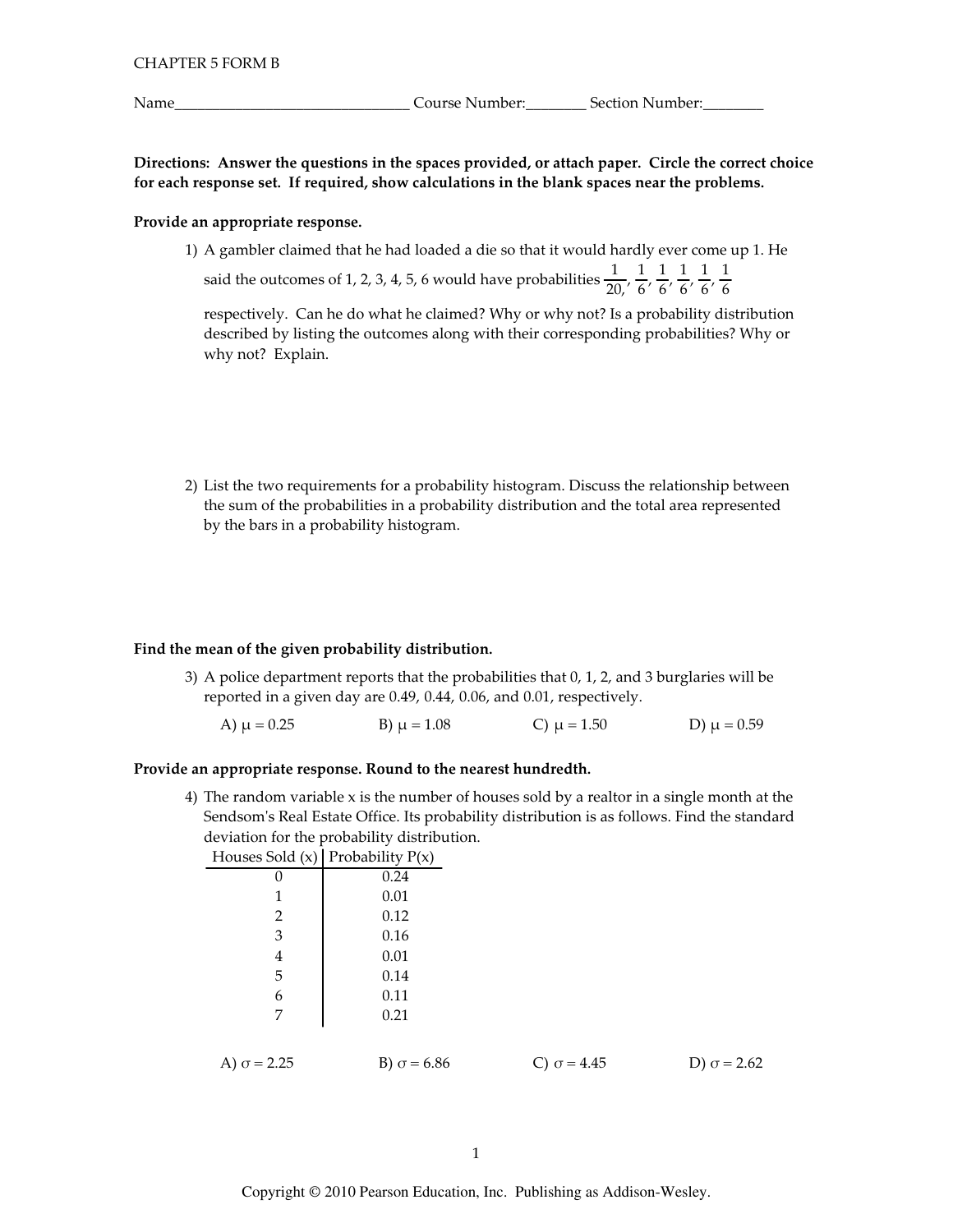## Answer the question.

5) Suppose that voting in municipal elections is being studied and that the accompanying tables describes the probability distribution for four randomly selected people, where x is the number that voted in the last election. Is it unusual to find four voters among four randomly selected people?

|                |      | $\overline{\phantom{a}}$ |  |       |
|----------------|------|--------------------------|--|-------|
| $\mathsf X$    | P(x) |                          |  |       |
| 0              | 0.23 |                          |  |       |
| $\mathbf{1}$   | 0.32 |                          |  |       |
| $\sqrt{2}$     | 0.26 |                          |  |       |
| $\overline{3}$ | 0.15 |                          |  |       |
| $\overline{4}$ | 0.04 |                          |  |       |
| A) Yes         |      |                          |  | B) No |

Assume that a researcher randomly selects 14 newborn babies and counts the number of girls selected, x. The probabilities corresponding to the 14 possible values of x are summarized in the given table. Answer the question using the table.  $-1.111111$  $\sim$ 

| Prodabilities of Girls |       |   |       |                                                         |       |
|------------------------|-------|---|-------|---------------------------------------------------------|-------|
|                        |       |   |       | $x(girls)$ $P(x)$ $ x(girls)$ $P(x)$ $ x(girls)$ $P(x)$ |       |
| 0                      | 0.000 | 5 | 0.122 | 10                                                      | 0.061 |
| 1                      | 0.001 | 6 | 0.183 | 11                                                      | 0.022 |
| $\overline{2}$         | 0.006 | 7 | 0.209 | 12                                                      | 0.006 |
| 3                      | 0.022 | 8 | 0.183 | 13                                                      | 0.001 |
| 4                      | 0.061 | 9 | 0.122 | 14                                                      | 0.000 |

6) Find the probability of selecting 9 or more girls.

|  | A) 0.212 | B) 0.122 | $C$ ) 0.061 | D) 0.001 |
|--|----------|----------|-------------|----------|
|--|----------|----------|-------------|----------|

#### Provide an appropriate response.

7) Suppose you buy 1 ticket for \$1 out of a lottery of 1,000 tickets where the prize for the one winning ticket is to be \$500. What is your expected value?

| A) $-$ \$0.40 | B) \$0.00 | $C$ ) $-$ \$0.50 | D) $- $1.00$ |
|---------------|-----------|------------------|--------------|
|               |           |                  |              |

# Determine whether the given procedure results in a binomial distribution. If not, state the reason why.

8) Choosing 7 marbles from a box of 40 marbles (20 purple, 12 red, and 8 green) one at a time with replacement, keeping track of the number of red marbles chosen.

A) Not binomial: the trials are not independent.

B) Procedure results in a binomial distribution.

C) Not binomial: there are too many trials.

D) Not binomial: there are more than two outcomes for each trial.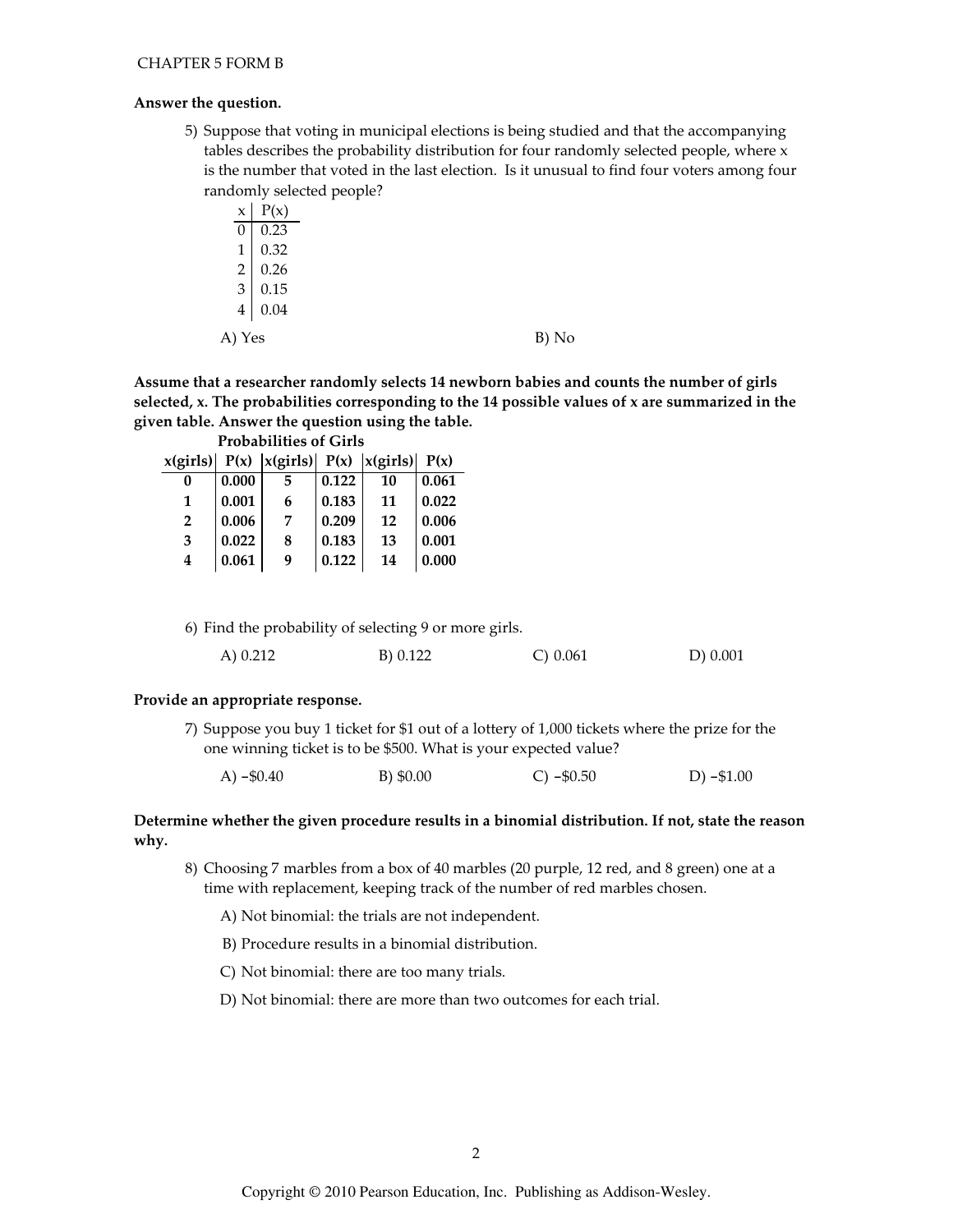Assume that a procedure yields a binomial distribution with a trial repeated n times. Use the binomial probability formula to find the probability of x successes given the probability p of success on a single trial. Round to three decimal places.

#### Find the indicated probability. Round to three decimal places.

10) The participants in a television quiz show are picked from a large pool of applicants with approximately equal numbers of men and women. Among the last 10 participants there have been only 2 women. If participants are picked randomly, what is the probability of getting 2 or fewer women when 10 people are picked?

```
A) 0.055
          B) 0.044
                                 C) 0.011D) 0.054
```
#### Find the indicated probability.

11) The brand name of a certain chain of coffee shops has a 59% recognition rate in the town of Coffleton. An executive from the company wants to verify the recognition rate as the company is interested in opening a coffee shop in the town. He selects a random sample of 10 Coffleton residents. Find the probability that the number that recognize the brand name is not 4.

Find the mean,  $\mu$ , for the binomial distribution which has the stated values of n and p. Round answer to the nearest tenth.

12) n = 1742; p = 0.57  
A) 
$$
\mu
$$
 = 1002.6  
B)  $\mu$  = 985.4  
C)  $\mu$  = 1000.2  
D)  $\mu$  = 992.9

Find the standard deviation,  $\sigma$ , for the binomial distribution which has the stated values of n and p. Round your answer to the nearest hundredth.

13) 
$$
n = 50
$$
;  $p = 0.4$   
\nA)  $\sigma = 3.46$   
\nB)  $\sigma = 7.58$   
\nC)  $\sigma = 6.73$   
\nD)  $\sigma = 1.05$ 

Use the given values of n and p to find the minimum usual value  $\mu$  – 20 and the maximum usual value  $\mu$  + 2 $\sigma$ . Round your answer to the nearest hundredth unless otherwise noted.

| 14) $n = 213$ , $p = 0.10$            |                                   |
|---------------------------------------|-----------------------------------|
| A) Minimum: 30.06; maximum: 12.54     | B) Minimum: 12.54; maximum: 30.06 |
| C) Minimum: $-17.04$ ; maximum: 59.64 | D) Minimum: 16.92; maximum: 25.68 |

#### Solve the problem.

- 15) The probability that a person has immunity to a particular disease is 0.4. Find the mean number who have immunity in samples of size 18.
	- $A)$  0.4  $B) 10.8$  $C) 7.2$  $D)$  9.0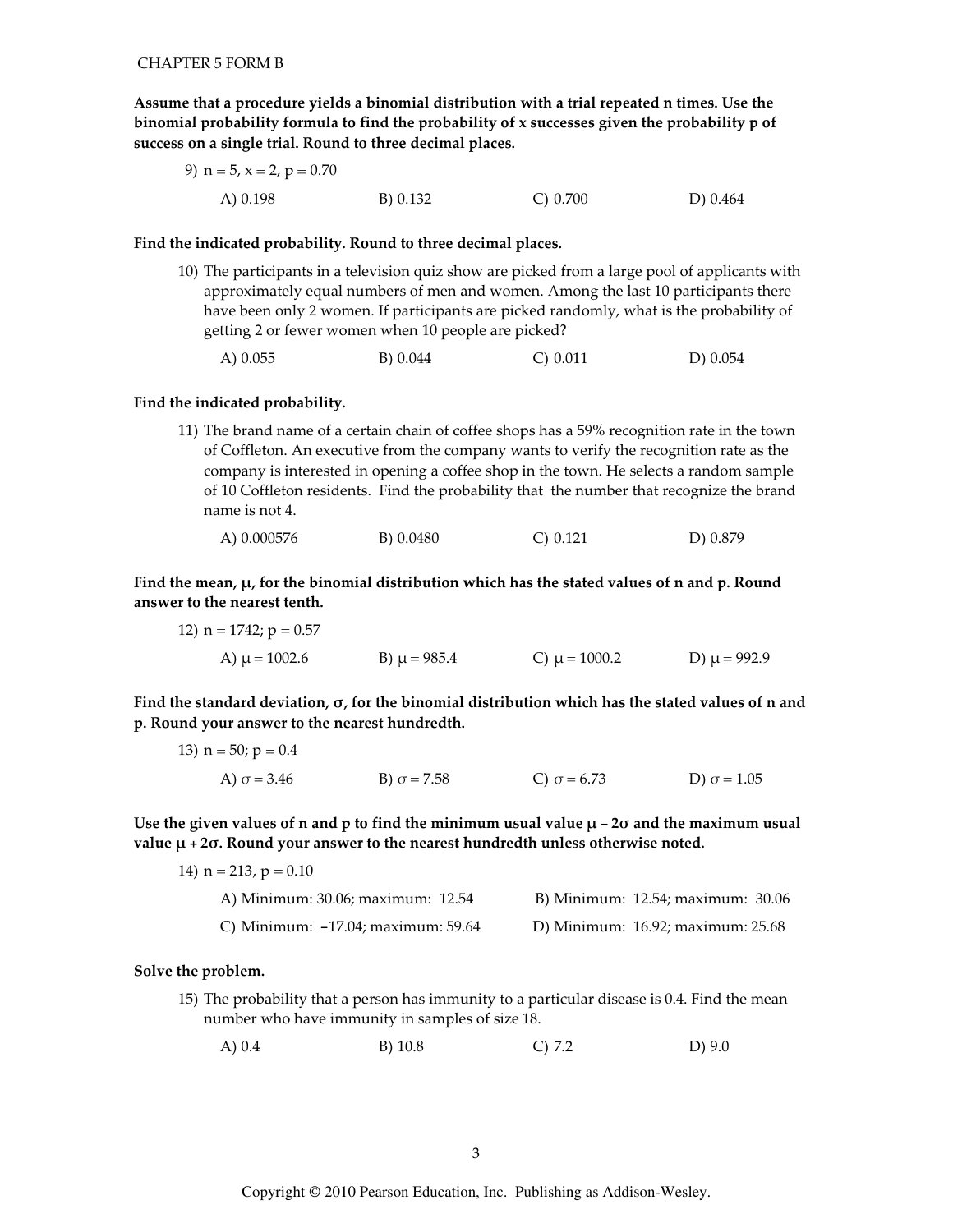- 16) The probability that a radish seed will germinate is 0.7. A gardener plants seeds in batches of 20. Find the standard deviation for the number of seeds germinating in each batch.
	- A) 17.6  $B)$  4.2  $C<sub>2</sub>$ D) 42

Determine if the outcome is unusual. Consider as unusual any result that differs from the mean by more than 2 standard deviations. That is, unusual values are either less than  $\mu$  – 20 or greater than  $\mu$  + 2 $\sigma$ .

- 17) The Acme Candy Company claims that 60% of the jawbreakers it produces weigh more than .4 ounces. Suppose that 800 jawbreakers are selected at random from the production lines. Would it be unusual for this sample of 800 to contain 488 jawbreakers that weigh more than .4 ounces?
	- A) Yes B) No
- 18) A survey for brand recognition is done and it is determined that 68% of consumers have heard of Dull Computer Company. A survey of 800 randomly selected consumers is to be conducted. For such groups of 800, would it be unusual to get 484 consumers who recognize the Dull Computer Company name?
	- A) Yes B) No

# Use the Poisson Distribution to find the indicated probability.

19) The town of Fastville has been experiencing a mean of 64.1 car accidents per year. Find the probability that on a given day the number of car accidents in Fastville is 0. (Assume 365 days in a year.)

| B) 0.982<br>$(A)$ 0.109 | $C$ ) 0.738 | D) 0.839 |
|-------------------------|-------------|----------|
|-------------------------|-------------|----------|

# Find the indicated mean.

20) An insurance company in the town of Codrington sells life insurance. They are determining the premium for a \$100,000 life insurance for a 50-year old woman. The probability that a 50-year old woman in Codrington survives the year is 0.9968. The company sells 1200 such policies to 50-year old females. The company will use the Poisson distribution to approximate the probability of various number of deaths during the year in this group of 1200 women. Find the mean of the appropriate Poisson distribution (the mean number of deaths in a year in such groups of 1200 females). Round your answer to the nearest hundredth.

A) 3.84  $C) 0.38$ D) 38.4 B) 1196.16